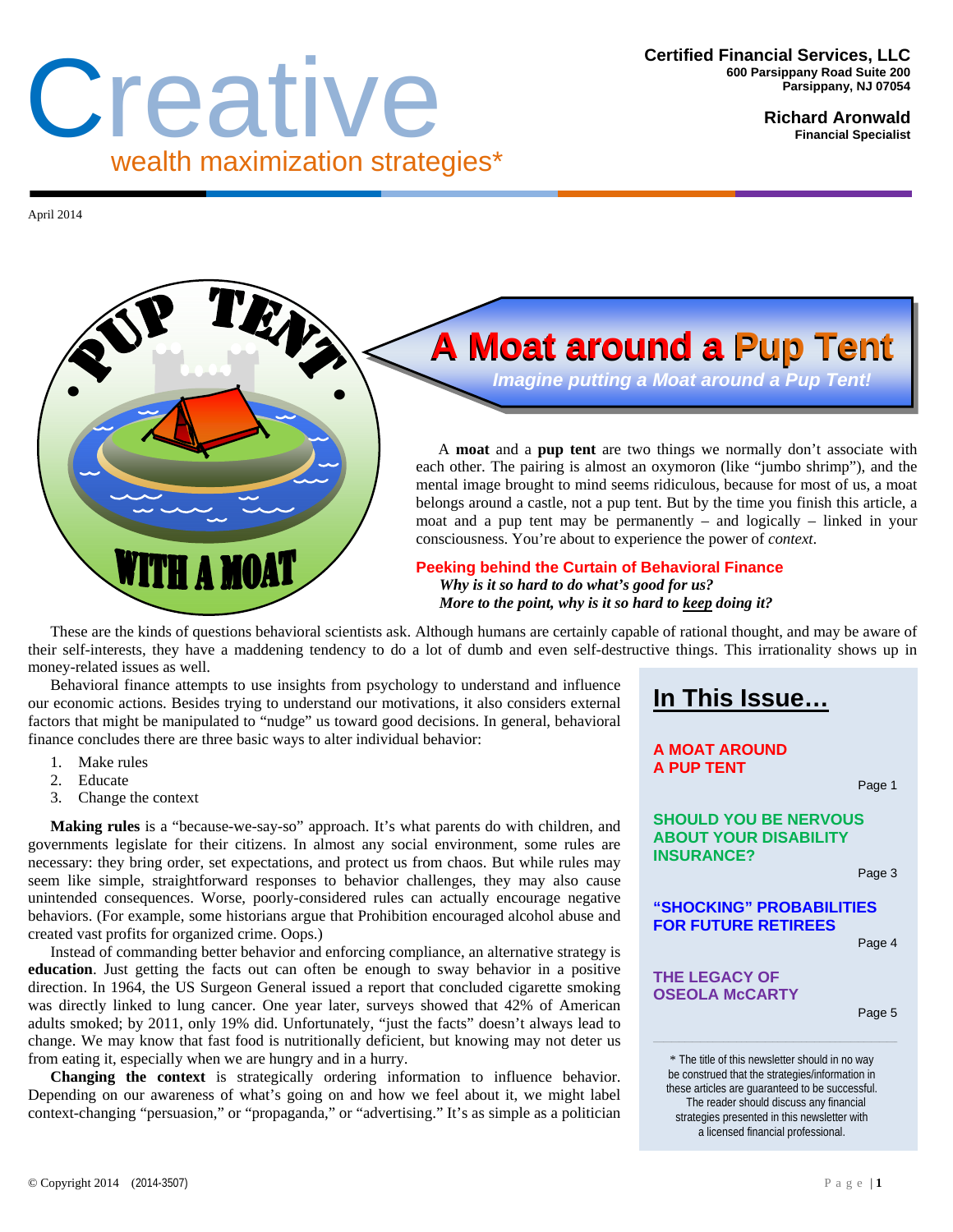repeatedly characterizing "taxes" as "revenues," and as subtle as the color schemes and background music retailers use to boost sales. It's deciding whether an appeal to opportunity or security will yield better results.

Context-changing has infinite possibilities, and it's the place where financial behaviorists focus a lot of their efforts. But a multitude of contextual messages can also distract, confuse, and immobilize us. The challenge is providing a context that both clarifies and motivates.

#### **Financial Protection: Why Don't We Do It?**

Protection in personal finance is an essential component of wealth accumulation that people ought to do, but many don't. Or if they do, it's often incomplete, uncoordinated, and random. **Protection broadly encompasses three categories: insurance, cash reserves, and legal documents, and studies consistently report that the American public is under-insured, lacks adequate cash reserves, and often neglects to prepare and update legal documents crucial to controlling and preserving their wealth.** And the neglect of financial protection is not a "new" trend; whatever the underlying reasons, it is an ongoing

challenge for American households. From a financial behaviorist's perspective, what can be done?

#### **Rules?**

Many financial risk issues in personal finance are already subject to rules. When an individual dies without a will, the state imposes its own standards for the settlement of debts and distribution of assets. Workers' Compensation and Social Security programs tax workers and employers to fund disability insurance, income for dependents, and retirement checks. Life insurance and retirement accounts require beneficiary designations. Many states mandate minimum

levels of insurance coverage for vehicles using public roads. With the Affordable Care Act, the federal government has made health insurance mandatory, and the recently-proposed "myRA" accounts intend to encourage cash reserves.

A general shortcoming in these "rules" is they default to minimum levels of financial protection; given the infinite range of incomes and circumstances, a government cannot (and should not) demand or provide full financial protection for everyone. Insisting on minimum levels of protection may protect the poorest from greater suffering, but it does not provide true financial protection, the kind that makes it possible to succeed in spite of financial tragedy.

#### **Education?**

Knowing these minimum-standard rules are inadequate doesn't seem to compel individuals to pick up the slack. A recent statistic from LIMRA, a life insurance research and consulting organization, determined ownership of individual life insurance is at an all-time low in America. Repeated surveys indicate most American households are 60 days from bankruptcy if their income is interrupted. A 2013 Wells Fargo study found more than a third of Americans believe they will never save enough to retire. There are plenty of facts about the problems American households face in regard to financial protection, but this education doesn't seem to be prompting action.

Maybe it's time for a change in context.



**Human capital is the essential wealth-building material. So, a financial moat should be a financial priority.** 

**Financial Protection?**  Financial Protection?

**The American public is under-insured, lacks adequate cash reserves, and often neglects to prepare and update legal documents crucial to controlling and preserving their wealth.**

#### **About That Pup Tent…**

The moat-around-the-pup-tent analogy seems absurd if you believe the moat exists to protect the dwelling. A castle is a "big" asset, a moat is "big" protection for it. A pup tent? It could be protected with a waterproof canvas bag. A moat is overkill.

But what if the moat's primary purpose is to protect the *inhabitants*, not the dwelling? *(Ah…the change in context!)* Whether they live in a tent or a castle, don't the lives and the potential of the inhabitants merit "big" protection? In this context, a moat isn't overkill, but essential.

A lot of information from the financial services industry makes

*asset accumulation* (i.e., "building castles") a priority. But it's crucial to understand that castles don't get built without builders; **human capital is the essential wealth-building material**. Human capital provides the income to acquire assets, and the prospect of future income shapes plans for how these assets will be configured. Even if your assets are at a "pup tent" level, the moat of protection around your income potential should be as comprehensive and substantial as the future castle you hope to build.

There is another way in which the moat around the pup tent analogy makes sense. In financial terms, human life value is generally the greatest at the beginning of one's working

years, simply because there is more time to earn and accumulate. And most people don't start their work life with a "castle" of already-accumulated assets; they are relying exclusively on their earning potential to build future wealth.

Considering these realities, establishing a robust financial moat (through life and disability insurance, cash reserves, wills and trusts) should be a financial priority – *ahead of asset accumulation*. This can be psychologically challenging, because we often associate insurance with costs, cash reserves with low returns, and estate documents with dying. As a result, there is the tendency to build a castle, then add moats to match the size of our current assets.

This is a context issue. If you understand the moat-around-thepup-tent concept, it should be clear that a "protection first" philosophy toward wealth accumulation offers a greater chance of long-term success in light of the unforeseen real-world financial challenges we all experience. Whether your current financial assets are at pup tent or castle levels, a moat to protect the asset builders is essential.  $\triangle$ 

**Do your financial priorities reflect a "protection first" context?** A moat around a pup tent makes sense if you understand how important it is to protect the financial potential of those who want to build castles.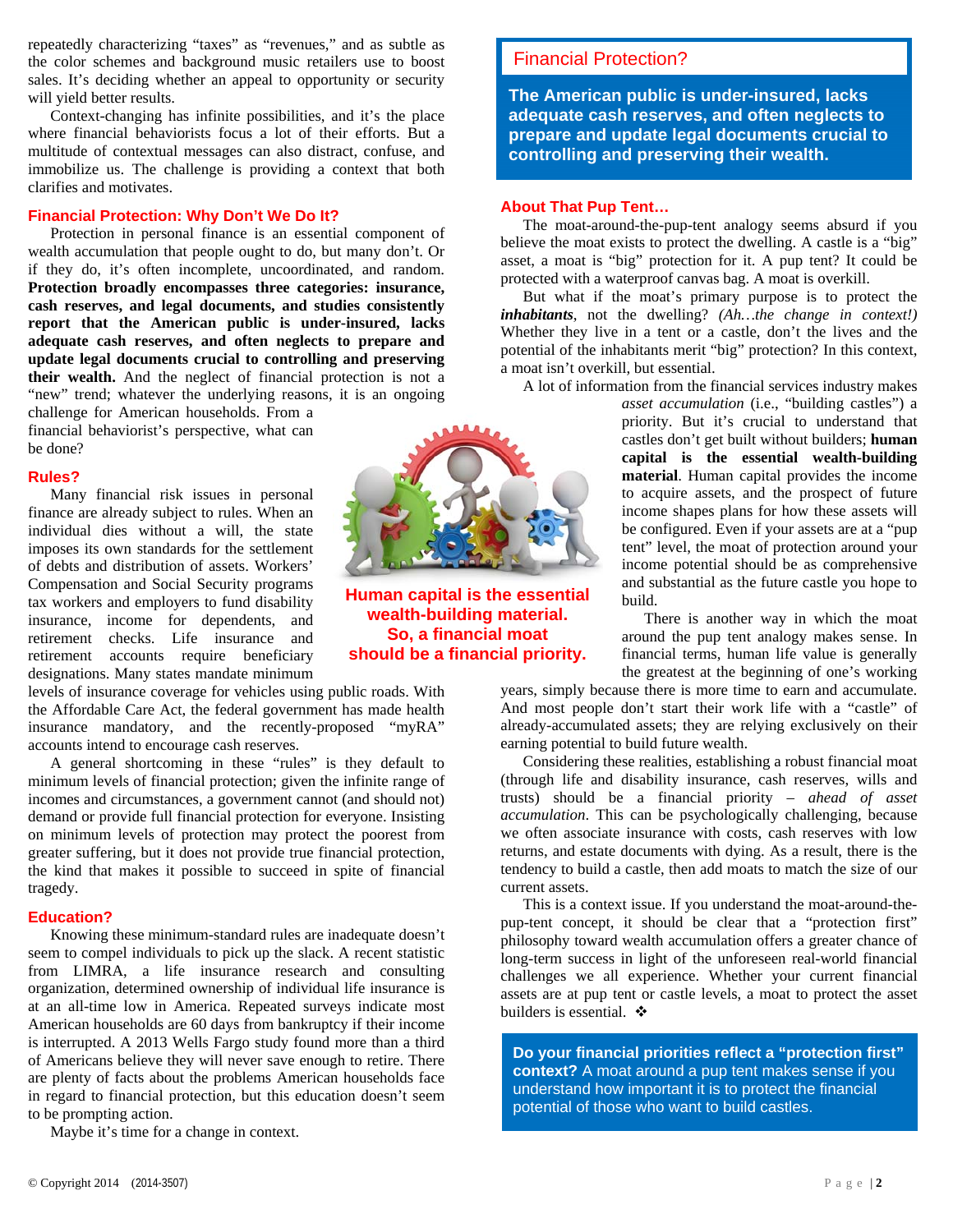

Securing disability income protection can be a detail-intensive process. The critical features in any disability income protection policy – group or individual – are the contractual provisions that define the circumstances under which a claim will be paid. And unlike life insurance, where the circumstances of death are welldefined and rarely contested, the definitions of disability may vary significantly depending on the company.

This variety in definitions can make it difficult for prospective buyers of disability insurance to make apples-to-apples comparisons between insurers. They must evaluate ownoccupation definitions, the parameters of partial and residual benefits, the premium differences for term-specific versus lifetime benefits, and any individual exclusions that may arise from the application process. Since most consumers are not disability insurance experts, substantial education is usually required to select a disability plan that matches one's circumstances. (To get an idea how much discussion these disability details generate among professionals, browse an online forum like whitecoatinvestor.com.)

#### **A Critical Detail inside the Definitions**

Besides getting familiar with the basics of disability insurance, prospective policy owners should examine the contract language regarding a specific type of disability: **one occurring as a result of a mental or nervous disorder.** There are several compelling reasons to pay special attention to this provision in any disability program you are considering.

- Statistically, a disability resulting from a mental and nervous (M&N) disorder is your biggest risk. A report released in October 2013 by the Anxiety and Depression Association of America found "that major depressive disorder is the leading cause of disability in the US." The U.S. Department of Labor website (dol.gov) concurs, stating major depressive disorder is "the leading cause of disability in the U.S. for ages 15-44."
- Because mental/nervous disorders are harder to verify than other disabling events, many insurance carriers restrict their coverage for these types of disabilities. Typically this means a cap on how long benefits will be paid, with a common limit being 24 months. So, even if you own a policy with lifetime benefits, payments from a disability claim as a result of depression will only be made for 2 years. Quite often, this limiting provision will also include substance abuse and addiction-related disabilities.

*(It is important to note most policies distinguish between M&N disorders and organic brain diseases, such as Alzheimer's or dementia. The brain diseases are classified as "normal" disabilities, and benefits are paid accordingly.)* 

 Further, the policy language may state that if an incident of disability is determined to be "caused by, resulting from, or

contributed to" a mental or nervous disorder, the insurance company may apply the limitation in a more expansive context. This is a critical distinction, because as disability attorney Mindy Chmielarz writes in a May 2012 article, "Depression is found to occur at a higher rate among people with a serious illness, chronic pain, or significant physical limitations." For example, if an insurer concludes depression was an integral factor in a worker experiencing debilitating back pain, it might seek to limit benefits for the back-related disability to 24 months.

 Combine the historical prevalence of M&N factors in disability with the possibility of diminished benefits, and it is easy to see the possibility of litigation to resolve a claim – by both the insured and the insurer. From the claimant's perspective, even successful litigation delays benefits and adds stress.

#### **Addressing the Risks of Mental & Nervous Disorders**

From a business perspective, there are logical reasons for these restrictions. Disability insurance fraud is an ongoing challenge for insurance companies, and disabilities which involve mental and nervous conditions are among the most difficult to verify. Investigative procedures to substantiate claims and legal challenges are costly, time-consuming, and impact premium pricing for everyone. At the same time, insurance companies also recognize that highly-compensated professionals (who often work in high-stress occupations) are a large target market. In the past, an indication of a latent M&N condition typically resulted in applicants being denied coverage. The 2-year limitation allows more professionals and self-employed individuals to obtain broader disability protection, while limiting the insurance company's exposure should a claim arise from a difficult-to-prove (or disprove) M&N condition.

**Managing your ongoing medical history is prudent.** If you have taken the time to examine your disability insurance, there should be an awareness of the extent to which insurance companies rely on medical documentation to guide their decisions, both to insure and pay claims, especially when mental and nervous conditions are involved. If a disability is not primarily the result of an M&N condition, it is important to clearly document it. On the other hand, M&N episodes should be treated by qualified specialists. As Ms. Chmielarz says, "An individual who treats only with a primary care physician who briefly notes depression in the record and prescribes an antidepressant, most likely, will not be considered depressed by the insurance company."

**The provision limiting benefits for M&N conditions to 24 months is not universal.** While most group disability plans impose the 24-month limiting condition, select insurance companies offer individual policies with **no benefit restrictions** for disabilities resulting from mental and nervous disorders. If such a policy promises lifetime benefits for incidents of disability, there are no caveats. However, approval of a "no limits" policy is contingent on the applicant's individual health history. In exchange for expanded coverage, applicants should expect a higher level of screening during the application process.

**If you want disability insurance without limitations, there is strong incentive for healthy applicants to secure coverage promptly.**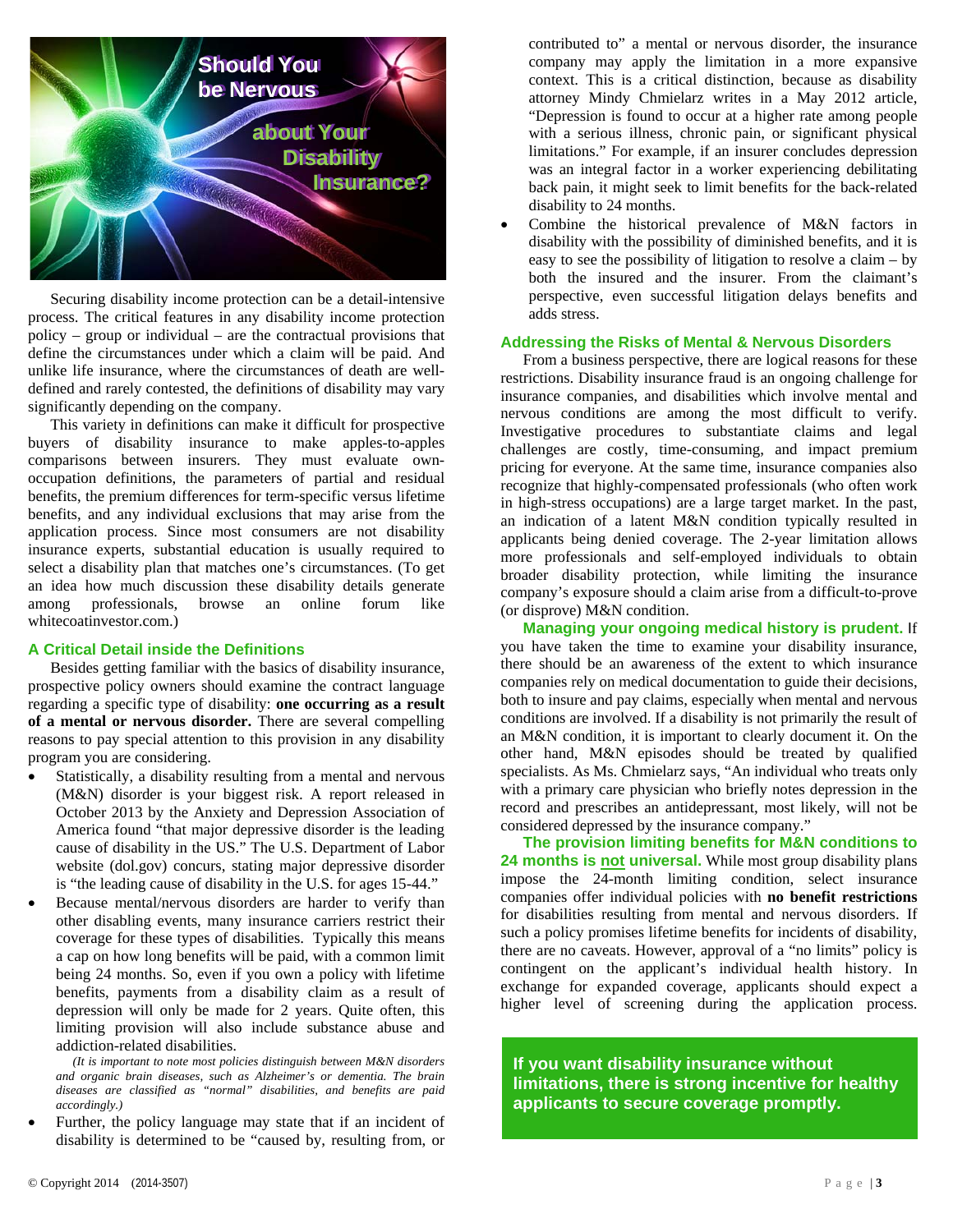**If you want disability insurance without limitations, there is strong incentive for healthy applicants to**  secure coverage promptly. Waiting runs the risk of developing conditions or experiencing episodes that could result in declined coverage or specific exclusions. The sooner you have the insurance (including options to obtain more in the future under the same insurability status), the better.

For young, newly-minted professionals, the cost of obtaining top-level disability may seem daunting. To address affordability issues, several insurance companies offer a menu of premium schedules – from annually adjusted increases, to 5- or 10-year term periods, and fixed for the life of the contract. There may also be the option to change premium schedules over time.

For a number of reasons, it is common for professionals and highly-compensated employees to have a mix of disability insurance, perhaps a combination of individual and group policies, or individual policies with different companies.  $\cdot$ 

**A review of your current coverage and its M&N provisions by a disability insurance professional can be a starting point for ensuring that you have the best protection against the most prevalent cause of disability.** 

\_\_\_\_\_\_\_\_\_\_\_\_\_\_



#### **At what point does a possibility become a probability?**

For example, when the weatherman says there is a "chance of precipitation," how high does it have to be for you to grab your umbrella? 50 percent? 70 percent? If recent information regarding retirement in the United States represents a coming trend, it may be wise to make sure some financial umbrellas are on hand.

#### **The Changing Realities of Retirement**

Retirement is a relatively young financial concept. The idea that people would work for 30-40 years, then retire and live on their savings for another 15-20 years was impossible to comprehend before the  $20<sup>th</sup>$  century. Even in the industriallydeveloped countries of the late  $19<sup>th</sup>$  century, most of the population didn't live long enough or accumulate enough assets to make this possible.

The first generation to experience modern retirement was born around 1900. In the U.S., this generation saw Social Security implemented during their early working years, rode the prosperity of the Baby Boom after World War II to steady employment and generous pensions – and then benefited from medical advances

that allowed them to enjoy their good fortune for a longer time. It was a pretty attractive model, but in retrospect, the sample size was relatively small. As more Americans from successive generations approach retirement age, updated data suggests they are more likely to encounter new and daunting challenges to their financial well-being. Among the findings:

**Americans are living longer, but not necessarily healthier, lives.** Life expectancy has improved steadily, even in the past 20 years. According to a 2013 OECD (*Organization for Economic Co-Operation and Development*) report, U.S. life expectancy rose three years to 78.2 years in 2010 from 75.2 in 1990. However, the report also found the number of years of living with chronic disability, an indicator of quality of life, increased as well. On average, Americans lived in good health (i.e., without short- or long-term disabilities), for just 68.1 of those 78.2 years. This gap of 10.1 years between total life span and a healthy life span rose from 9.4 years in 1990.

An in-depth explanation of these statistics comes from a March 2014 study published by the Journal of the American Medical Association (JAMA). While medical advances have improved the outcomes for many life-threatening conditions like heart attacks, strokes and certain cancers, Americans have been slow to adopt better health habits that tend to ensure a longer quality of life. The prescriptions of "better diet, smaller food portions, increased physical activity, quitting smoking and better management of stress" are lifestyle issues that generally cannot be filled by medical procedures.

**If you live to 70, there is a high probability you will experience a retirement "shock" in the next nine years.** In a November 2012 report from the Society of Actuaries and the Urban Institute titled "The Impact of Running Out of Money in Retirement," the authors identified four "shocks" likely to disrupt retirees' financial stability: severe disability, cognitive impairment, death of a spouse, or entering a nursing home. For 70 year-old men, the likelihood of one of these shocks was 67 percent. For women, it was even higher, at 76 percent.

Any one of these events could cause significant disruption in retirement - physically, emotionally, and financially. So it is sobering to project that 2 of 3 men and 3 of 4 women will encounter these shocks in the decade after their  $70<sup>th</sup>$  birthday.

**As we get older, retirement increasingly becomes a women's issue.** Longevity and the demographic bump of the Baby Boomer will dramatically increase the percentage of Americans over 85 in the next four decades (see chart). Right now, women over age 85 in the U.S. outnumber men 2-1.

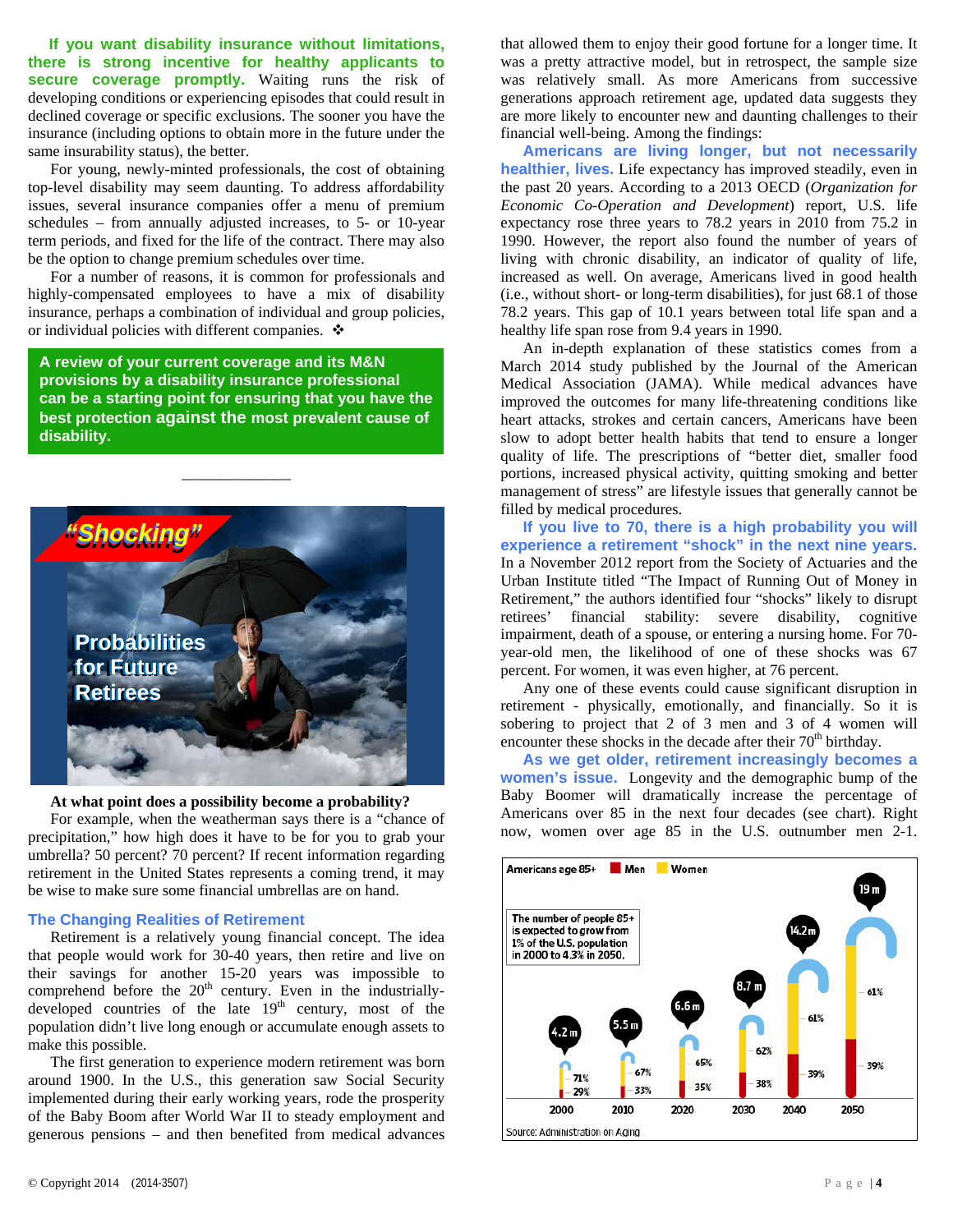Although demographic trends project the percentages will narrow a bit over the next three decades, the vast majority of older Americans are, and will be, women. If you combine this demographic imbalance with the findings about the gap between life span and healthy lifespan, as well as the likelihood of a retirement "shock event," it results in a troubling conclusion: The realistic probability of elderly women having to manage their retirement finances by themselves – after experiencing a financial shock.

#### **Shock Absorbers**

Given the possibilities/probabilities of longer lives that include retirement shocks, it should prompt both retirees and those on the cusp of retirement (and their children) to consider protective financial measures.

**Develop a team of assistants.** You may have done a great job managing your money and building your wealth over the past 50 years, but what happens if your "shock" is a cognitive decline? The probabilities of aging may require financial management to eventually become a group effort. And "group" probably doesn't mean just one other person. A better way to protect your interests is by giving several parties responsibilities, in a checks-andbalances format. This team may consist of family members, financial professionals, and trusted friends. The designations should be in writing – as part of power-of-attorney documents, or similar authorizations used by financial institutions.

**As you get older, make it simpler.** Scientists who study cognitive decline identify two different types of intelligence – fluid intelligence (the ability to learn and process information quickly) and crystallized intelligence (your at-the-ready knowledge of your world). Some studies indicate fluid intelligence declines as early as middle age (45-49), but crystallized intelligence increases until around 65. To a great degree, crystallized intelligence compensates for losses in mental fluidity. The same researchers determined that "financial literacy declines in later life and investment skills deteriorate sharply around age 70." We can expect to retain comprehension of financial basics, because they have "crystallized" in our perceptions, but complexity and change may be problematic.

A simpler approach promises less confusion and anxiety, and not just for you. Delegating complex financial decisions to someone else puts pressure on them to perform in your stead, a responsibility they may not be qualified for, or want to take on.

**Make guarantees part of your program.** One of the attractive features of the "first-generation" retirement model was the (almost) certainty of a lifetime pension and Social Security payments. Although hindsight might argue the returns could have been greater if allocated elsewhere, those monthly checks provided a secure financial foundation for retirement. Regardless of the "shock" one might encounter, and the subsequent costs, these baseline financial items were not affected.

Retirees can achieve similar baseline guarantees with insurance vehicles. Annuities can provide a lifetime stream of payments. And life insurance designed to remain in force can minimize or eliminate many of the financial and estate challenges encountered at death.  $\cdot$ 

It is impossible to predetermine whether these possibilities of old age and retirement will happen to you. But the potential hardships in these scenarios should prompt retirees and those who love them to have plans in place now for a smooth transition toward a simple, safe, team-directed approach to personal finances.



When a movie carries the tagline "based on a true story," it usually means one plot element is true, but other essential aspects of the story (such as characters, dialog, and events) have been "reimagined" for dramatic effect. But some true stories are so fantastic they don't need dressing up. And instead of being the basis for a Hollywood screenplay, they become legends. This is the legacy of Oseola McCarty.

In 1995, 87-year-old Oseola McCarty of Hattiesburg, Mississippi walked into the Trustmark Bank for an estate planning discussion. Ms. McCarty had never married, had no children, no family to assist her, and limited financial understanding. In trying to simplify her estate decisions Paul Laughlin, her banker, came up with a novel idea. According to a December 13, 2013, article by John Koten, the meeting went like this:

First, he handed the woman 10 dimes, each representing 10 percent of her estate. He then gave her five slips of paper with beneficiaries' names she had selected and asked her to divide up the coins. The elderly woman slowly deposited one dime for her church, and one each for three cousins. Then, after a pause, she put the remaining six dimes on the slip designated for the University of Southern Mississippi."

The six dimes represented roughly \$150,000. Ms. McCarty wanted her bequest to be used to fund scholarships, preferably for African-American students from southern Mississippi who could not otherwise afford a USM education. Following discussions with university officials, a scholarship fund was established, and the donation announced to the public.

Two items made this gift stand out. At the time, Ms. McCarty's donation was the largest by an African-American to USM. But more than the size of the donation, it was Ms. McCarty's life story that garnered global attention.

Born in 1908, Oseola McCarty was raised in Hattiesburg by her grandmother and aunt, who made a living cleaning houses and taking in laundry. When Ms. McCarty was in the sixth grade, her aunt was hospitalized and needed homecare. Ms. McCarty dropped out of school to care for her aunt and take up her laundry work. She never resumed her education, working as a washerwoman for more than seven decades before arthritis forced her to retire in 1994.

Ms. McCarty's material circumstances were below modest. Her earnings were minimal, she never owned a car, and lived